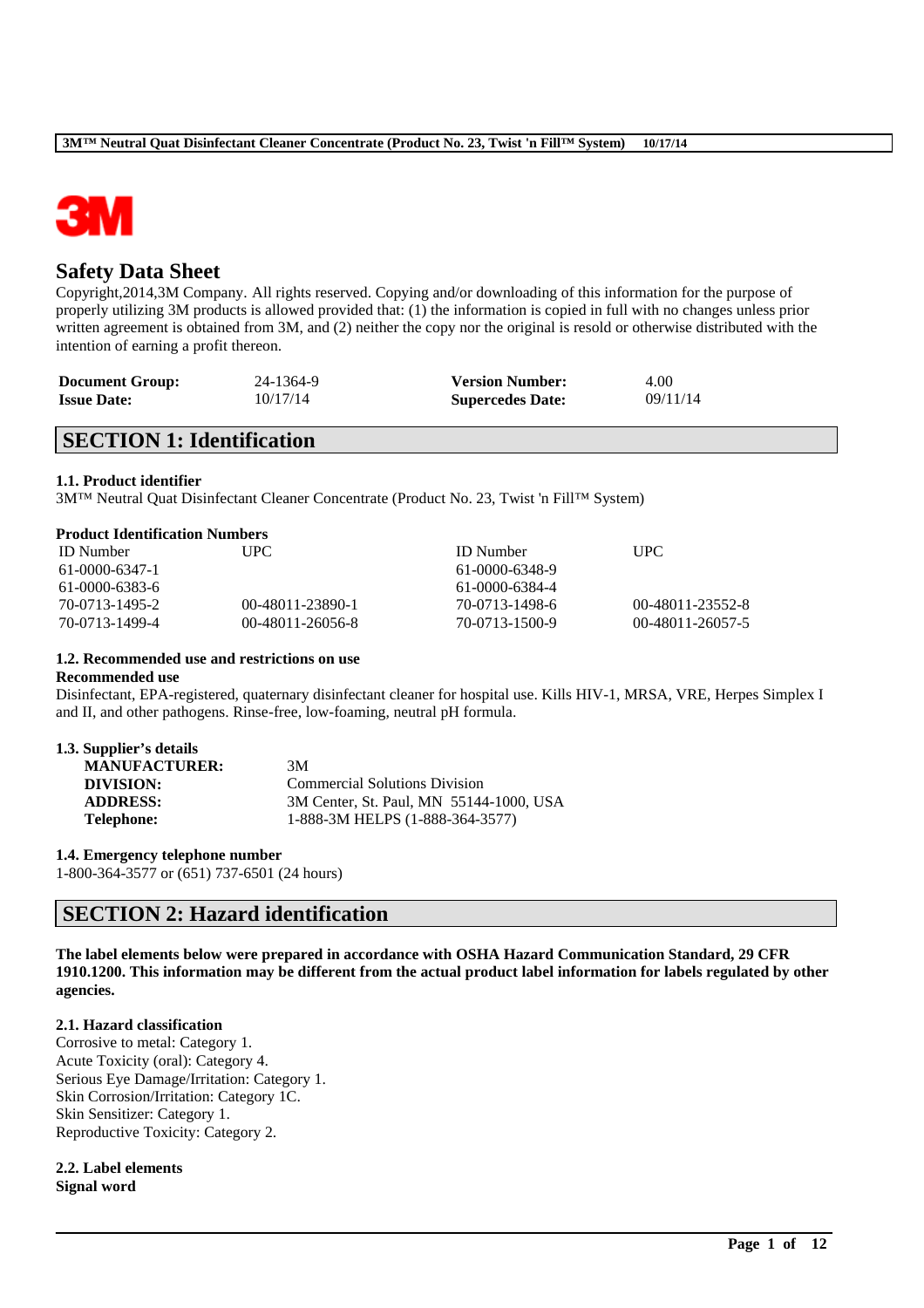Danger

### **Symbols**

Corrosion | Exclamation mark | Health Hazard |

### **Pictograms**



**Hazard Statements** May be corrosive to metals.

Harmful if swallowed. Causes serious eye damage. Causes severe skin burns and eye damage. May cause an allergic skin reaction. Suspected of damaging fertility or the unborn child.

### **Precautionary Statements**

### **Prevention:**

Obtain special instructions before use. Do not handle until all safety precautions have been read and understood. Keep only in original container. Do not breathe fume/vapors. Wear protective gloves, protective clothing, and eye/face protection. Do not eat, drink or smoke when using this product. Wash thoroughly after handling. Contaminated work clothing must not be allowed out of the workplace.

### **Response:**

IF INHALED: Remove person to fresh air and keep comfortable for breathing. IF ON SKIN (or hair): Take off immediately all contaminated clothing. Rinse skin with water/shower. IF IN EYES: Rinse cautiously with water for several minutes. Remove contact lenses, if present and easy to do. Continue rinsing. Immediately call a POISON CENTER or doctor/physician. If skin irritation or rash occurs: Get medical advice/attention. Wash contaminated clothing before reuse. Rinse mouth. IF SWALLOWED: Call a POISON CENTER or doctor/physician if you feel unwell. IF SWALLOWED: Rinse mouth. Do NOT induce vomiting. IF exposed or concerned: Get medical advice/attention. Absorb spillage to prevent material damage.

### **Storage:**

Store in a corrosive resistant container with a resistant inner liner. Store locked up.

### **Disposal:**

Dispose of contents/container in accordance with applicable local/regional/national/international regulations.

\_\_\_\_\_\_\_\_\_\_\_\_\_\_\_\_\_\_\_\_\_\_\_\_\_\_\_\_\_\_\_\_\_\_\_\_\_\_\_\_\_\_\_\_\_\_\_\_\_\_\_\_\_\_\_\_\_\_\_\_\_\_\_\_\_\_\_\_\_\_\_\_\_\_\_\_\_\_\_\_\_\_\_\_\_\_\_\_\_\_

### **2.3. Hazards not otherwise classified**

May cause chemical gastrointestinal burns. 5% of the mixture consists of ingredients of unknown acute oral toxicity.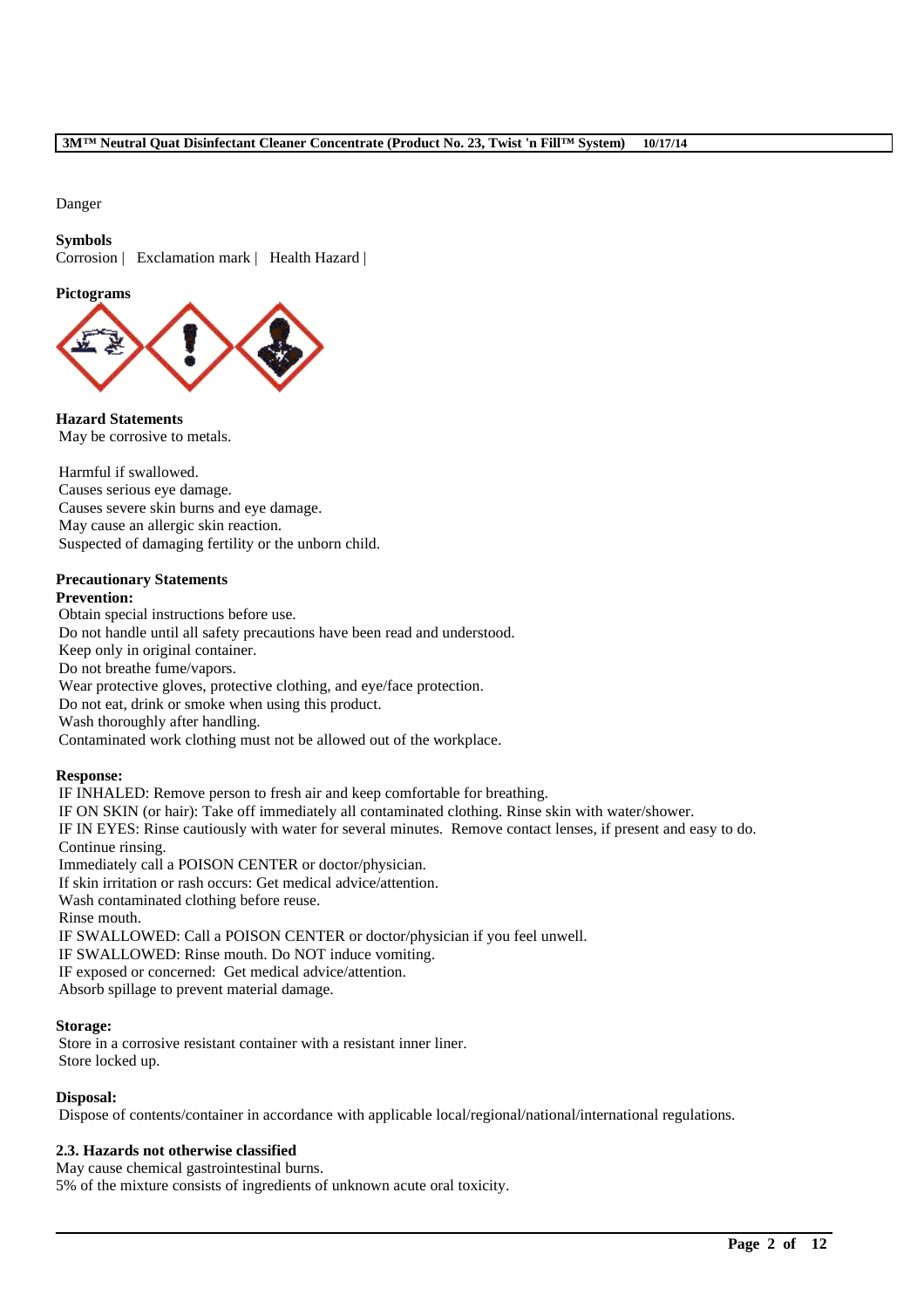18% of the mixture consists of ingredients of unknown acute dermal toxicity. 25% of the mixture consists of ingredients of unknown acute inhalation toxicity.

# **SECTION 3: Composition/information on ingredients**

| Ingredient                                     | C.A.S. No.    | $\%$ by Wt                 |
|------------------------------------------------|---------------|----------------------------|
| <b>WATER</b>                                   | 7732-18-5     | 60 - 90 Trade Secret *     |
| <b>IDIDECYL DIMETHYL AMMONIUM CHLORIDE</b>     | 7173-51-5     | 10.1376                    |
| BENZYL-C12-16-ALKYLDIMETHYL AMMONIUM CHLORIDES | 68424-85-1    | 6.7584                     |
| ETHYLENEDIAMINETETRAACETIC ACID                | $60-00-4$     | 1 - 5 Trade Secret *       |
| <b>ETHYL ALCOHOL</b>                           | $64 - 17 - 5$ | 1 - 5 Trade Secret *       |
| <b>SODIUM HYDROXIDE</b>                        | 1310-73-2     | 0.5 - 1.5 Trade Secret *   |
| Fragrance added                                | Mixture       | $< 0.5$ Trade Secret *     |
| Methyl Alcohol                                 | $67-56-1$     | $0.1 - 1$ Trade Secret $*$ |

\*The specific chemical identity and/or exact percentage (concentration) of this composition has been withheld as a trade secret.

# **SECTION 4: First aid measures**

### **4.1. Description of first aid measures**

### **Inhalation:**

Remove person to fresh air. If you feel unwell, get medical attention.

### **Skin Contact:**

Immediately flush with large amounts of water for at least 15 minutes. Remove contaminated clothing. Get immediate medical attention. Wash clothing before reuse.

#### **Eye Contact:**

Immediately flush with large amounts of water for at least 15 minutes. Remove contact lenses if easy to do. Continue rinsing. Immediately get medical attention.

\_\_\_\_\_\_\_\_\_\_\_\_\_\_\_\_\_\_\_\_\_\_\_\_\_\_\_\_\_\_\_\_\_\_\_\_\_\_\_\_\_\_\_\_\_\_\_\_\_\_\_\_\_\_\_\_\_\_\_\_\_\_\_\_\_\_\_\_\_\_\_\_\_\_\_\_\_\_\_\_\_\_\_\_\_\_\_\_\_\_

### **If Swallowed:**

Rinse mouth. Do not induce vomiting. Get immediate medical attention.

### **4.2. Most important symptoms and effects, both acute and delayed**

See Section 11.1. Information on toxicological effects.

# **4.3. Indication of any immediate medical attention and special treatment required**

Not applicable.

# **SECTION 5: Fire-fighting measures**

### **5.1. Suitable extinguishing media**

Use a fire fighting agent suitable for the surrounding fire.

### **5.2. Special hazards arising from the substance or mixture**

None inherent in this product.

### **5.3. Special protective actions for fire-fighters**

No special protective actions for fire-fighters are anticipated.

# **SECTION 6: Accidental release measures**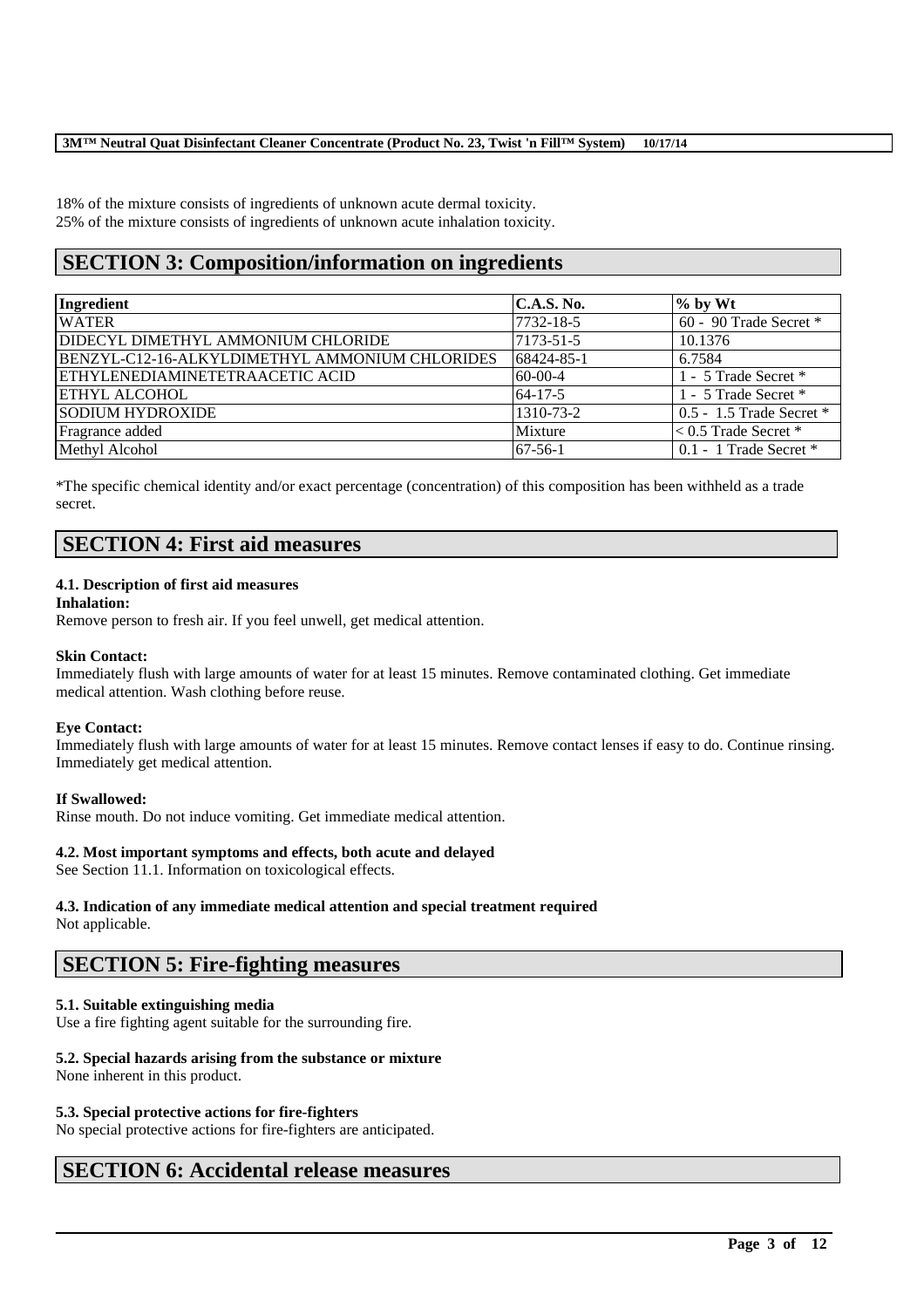### **6.1. Personal precautions, protective equipment and emergency procedures**

Evacuate area. Ventilate the area with fresh air. For large spill, or spills in confined spaces, provide mechanical ventilation to disperse or exhaust vapors, in accordance with good industrial hygiene practice. Warning! A motor could be an ignition source and could cause flammable gases or vapors in the spill area to burn or explode. Refer to other sections of this SDS for information regarding physical and health hazards, respiratory protection, ventilation, and personal protective equipment.

### **6.2. Environmental precautions**

Avoid release to the environment. For larger spills, cover drains and build dikes to prevent entry into sewer systems or bodies of water.

### **6.3. Methods and material for containment and cleaning up**

Contain spill. Working from around the edges of the spill inward, cover with bentonite, vermiculite, or commercially available inorganic absorbent material. Mix in sufficient absorbent until it appears dry. Remember, adding an absorbent material does not remove a physical, health, or environmental hazard. Collect as much of the spilled material as possible. Place in a metal container approved for use in transportation by appropriate authorities. The container must be lined with polyethylene plastic or contain a plastic drum liner made of polyethylene. Clean up residue with water. Dispose of collected material as soon as possible.

# **SECTION 7: Handling and storage**

### **7.1. Precautions for safe handling**

This product is not intended to be used without prior dilution as specified on the product label. Grounding or safety shoes with electrostatic dissipating soles (ESD) are not required with a chemical dispensing system. Keep out of reach of children. Do not handle until all safety precautions have been read and understood. Do not breathe fume/vapors. Do not get in eyes, on skin, or on clothing. Do not eat, drink or smoke when using this product. Wash thoroughly after handling. Contaminated work clothing should not be allowed out of the workplace. Avoid release to the environment. Wash contaminated clothing before reuse. Use personal protective equipment (gloves, respirators, etc.) as required.

### **7.2. Conditions for safe storage including any incompatibilities**

Store in a corrosive resistant container with a resistant inner liner. Store away from acids. Store away from areas where product may come into contact with food or pharmaceuticals.

# **SECTION 8: Exposure controls/personal protection**

### **8.1. Control parameters**

### **Occupational exposure limits**

If a component is disclosed in section 3 but does not appear in the table below, an occupational exposure limit is not available for the component.

| Ingredient                  | <b>C.A.S. No.</b> | Agency       | Limit type                             | <b>Additional Comments</b> |
|-----------------------------|-------------------|--------------|----------------------------------------|----------------------------|
| <b>SODIUM HYDROXIDE</b>     | 1310-73-2         | <b>ACGIH</b> | CEIL: $2 \text{ mg/m}$                 |                            |
| SODIUM HYDROXIDE            | 1310-73-2         | <b>CMRG</b>  | TWA:2 $mg/m3$                          |                            |
| SODIUM HYDROXIDE            | 1310-73-2         | <b>OSHA</b>  | TWA:2 $mg/m3$                          |                            |
| <b>ETHYL ALCOHOL</b>        | $64 - 17 - 5$     | <b>ACGIH</b> | STEL:1000 ppm                          | A3: Confirmed animal       |
|                             |                   |              |                                        | carcin.                    |
| <b>ETHYL ALCOHOL</b>        | $64 - 17 - 5$     | <b>OSHA</b>  | TWA:1900 mg/m3(1000 ppm)               |                            |
| Methyl Alcohol              | $67-56-1$         | <b>ACGIH</b> | TWA:200 ppm;STEL:250 ppm Skin Notation |                            |
| Methyl Alcohol              | $67-56-1$         | <b>OSHA</b>  | TWA:260 mg/m3(200 ppm)                 |                            |
| Cyclohexene, 1-methyl-4-(1- | Mixture           | <b>AIHA</b>  | TWA:165.5 mg/m3(30 ppm)                |                            |
| methylethenyl)-             |                   |              |                                        |                            |

\_\_\_\_\_\_\_\_\_\_\_\_\_\_\_\_\_\_\_\_\_\_\_\_\_\_\_\_\_\_\_\_\_\_\_\_\_\_\_\_\_\_\_\_\_\_\_\_\_\_\_\_\_\_\_\_\_\_\_\_\_\_\_\_\_\_\_\_\_\_\_\_\_\_\_\_\_\_\_\_\_\_\_\_\_\_\_\_\_\_

ACGIH : American Conference of Governmental Industrial Hygienists

AIHA : American Industrial Hygiene Association

CMRG : Chemical Manufacturer's Recommended Guidelines

OSHA : United States Department of Labor - Occupational Safety and Health Administration

TWA: Time-Weighted-Average

STEL: Short Term Exposure Limit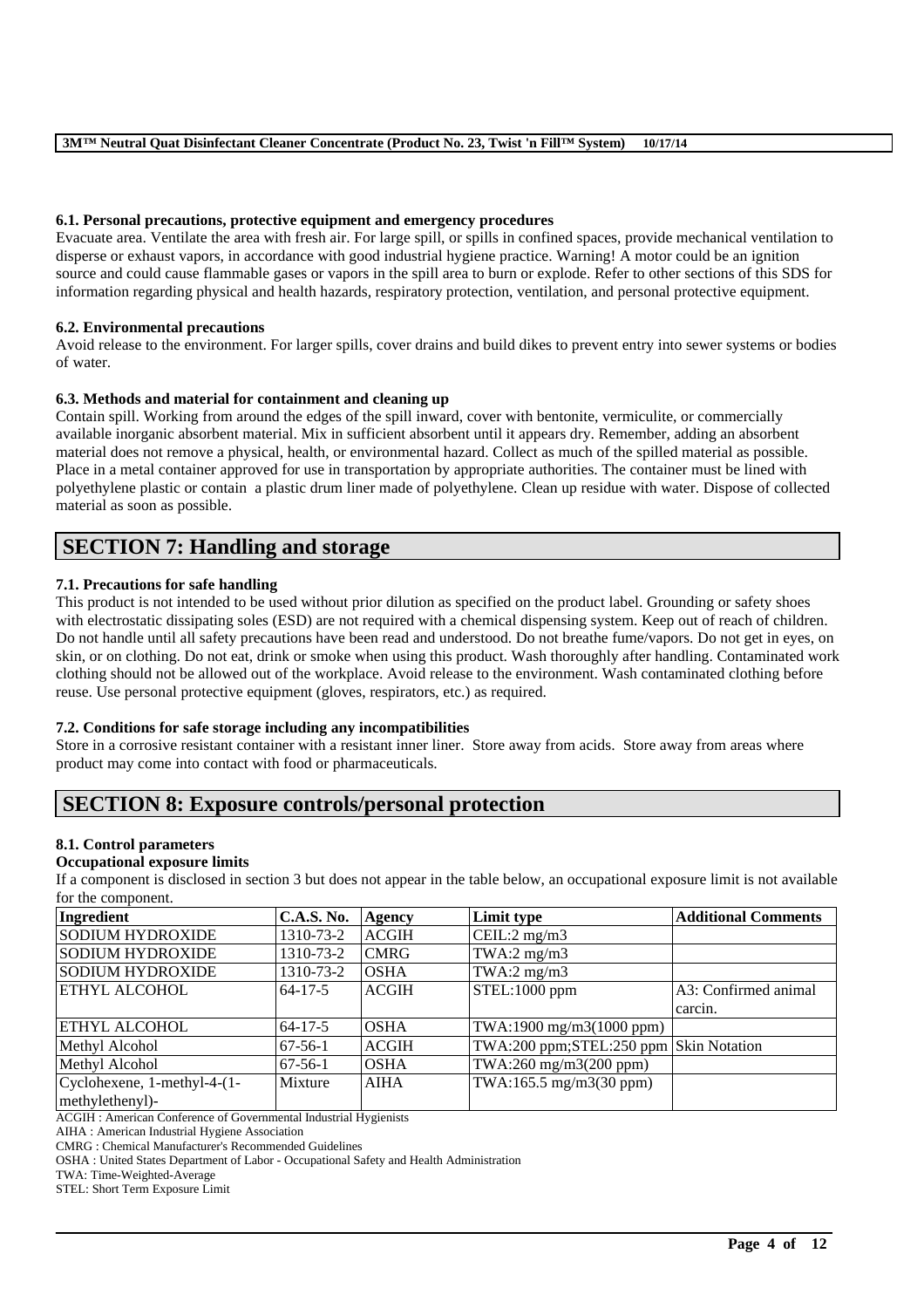CEIL: Ceiling

### **8.2. Exposure controls**

### **8.2.1. Engineering controls**

NOTE: When used with a chemical dispensing system as directed, special ventilation is not required.

### **8.2.2. Personal protective equipment (PPE)**

#### **Eye/face protection**

NOTE: When used with a chemical dispensing system as directed, eye contact with the concentrate is not expected to occur. If the product is not used with a chemical dispensing system or if there is an accidental release, wear protective eye/face protection. Select and use eye/face protection to prevent contact based on the results of an exposure assessment. The following eye/face protection(s) are recommended:

Full Face Shield Indirect Vented Goggles

### **Skin/hand protection**

NOTE: When used with a chemical dispensing system as directed, skin contact with the concentrate is not expected to occur. If product is not used with a chemical dispensing system or if there is an accidental release: Select and use gloves and/or protective clothing approved to relevant local standards to prevent skin contact based on the results of an exposure assessment. Selection should be based on use factors such as exposure levels, concentration of the substance or mixture, frequency and duration, physical challenges such as temperature extremes, and other use conditions. Consult with your glove and/or protective clothing manufacturer for selection of appropriate compatible gloves/protective clothing. Note: Nitrile gloves may be worn over polymer laminate gloves to improve dexterity. Gloves made from the following material(s) are recommended:

Polymer laminate

If this product is used in a manner that presents a higher potential for exposure (eg. spraying, high splash potential etc.), then use of protective coveralls may be necessary. If product is not used with a chemical dispensing system or if there is an accidental release: Select and use body protection to prevent contact based on the results of an exposure assessment. The following protective clothing material(s) are recommended:

Apron - polymer laminate Boots - Rubber

### **Respiratory protection**

NOTE: When used with a chemical dispensing system as directed, respiratory protection is not required. If product is not used with a chemical dispensing system or if there is an accidental release: An exposure assessment may be needed to decide if a respirator is required. If a respirator is needed, use respirators as part of a full respiratory protection program. Based on the results of the exposure assessment, select from the following respirator type(s) to reduce inhalation exposure:

\_\_\_\_\_\_\_\_\_\_\_\_\_\_\_\_\_\_\_\_\_\_\_\_\_\_\_\_\_\_\_\_\_\_\_\_\_\_\_\_\_\_\_\_\_\_\_\_\_\_\_\_\_\_\_\_\_\_\_\_\_\_\_\_\_\_\_\_\_\_\_\_\_\_\_\_\_\_\_\_\_\_\_\_\_\_\_\_\_\_

Half facepiece or full facepiece air-purifying respirator suitable for organic vapors and particulates

For questions about suitability for a specific application, consult with your respirator manufacturer.

# **SECTION 9: Physical and chemical properties**

### **9.1. Information on basic physical and chemical properties**

| <b>General Physical Form:</b>    | Liquid             |
|----------------------------------|--------------------|
| <b>Specific Physical Form:</b>   | Liquid             |
| Odor, Color, Grade:              | Dark g             |
| Odor threshold                   | No Da              |
| рH                               | $6.5 - 7$          |
| <b>Boiling Point</b>             | >212'              |
| <b>Flash Point</b>               | No fla:            |
| <b>Evaporation rate</b>          | No Da              |
| <b>Flammability (solid, gas)</b> | Not A <sub>1</sub> |
|                                  |                    |

Liquid Dark green liquid with lemon fragrance **Odor threshold** *No Data Available* **pH** 6.5 - 7.5  $> 212 °F$ **Flash Point** No flash point **Evaporation rate** *No Data Available* **Not Applicable**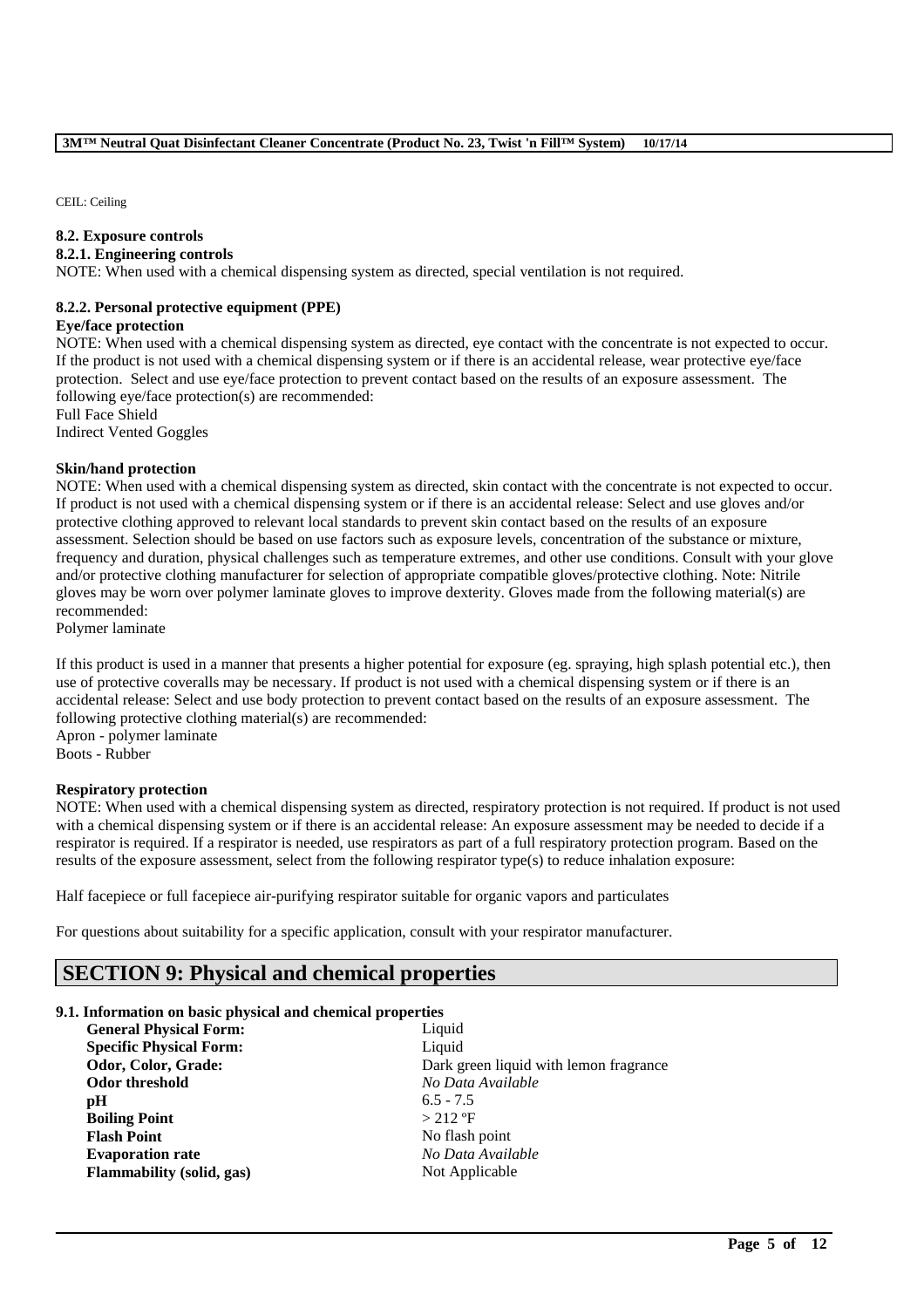| <b>Flammable Limits(LEL)</b>      | No Data Available                                   |
|-----------------------------------|-----------------------------------------------------|
| <b>Flammable Limits(UEL)</b>      | No Data Available                                   |
| <b>Vapor Pressure</b>             | No Data Available                                   |
| <b>Vapor Density</b>              | No Data Available                                   |
| <b>Density</b>                    | No Data Available                                   |
| <b>Specific Gravity</b>           | 0.991 - 1.003 [Ref Std: WATER=1]                    |
| <b>Solubility in Water</b>        | Complete                                            |
| Solubility- non-water             | No Data Available                                   |
| <b>Decomposition temperature</b>  | No Data Available                                   |
| <b>Viscosity</b>                  | 17.2 - 19.2 sec [@ 72 °F ] [Details: S-90 Zahn # 2] |
| <b>Volatile Organic Compounds</b> | $<$ 3 % weight                                      |
| <b>Percent volatile</b>           | $60 - 90 %$ weight                                  |
| VOC Less H2O & Exempt Solvents    | $< 110$ g/l                                         |
|                                   |                                                     |

# **SECTION 10: Stability and reactivity**

### **10.1. Reactivity**

This material may be reactive with certain agents under certain conditions - see the remaining headings in this section.

# **10.2. Chemical stability**

Stable.

### **10.3. Possibility of hazardous reactions**

Hazardous polymerization will not occur.

**10.4. Conditions to avoid** Not determined

#### **10.5. Incompatible materials** Strong acids

### **10.6. Hazardous decomposition products**

**Substance Condition** Carbon monoxide Not Specified Carbon dioxide Not Specified Oxides of Nitrogen Not Specified

# **SECTION 11: Toxicological information**

**The information below may not be consistent with the material classification in Section 2 if specific ingredient classifications are mandated by a competent authority. In addition, toxicological data on ingredients may not be reflected in the material classification and/or the signs and symptoms of exposure, because an ingredient may be present below the threshold for labeling, an ingredient may not be available for exposure, or the data may not be relevant to the material as a whole.**

### **11.1. Information on Toxicological effects**

### **Signs and Symptoms of Exposure**

### **Based on test data and/or information on the components, this material may produce the following health effects: Inhalation:**

Respiratory Tract Irritation: Signs/symptoms may include cough, sneezing, nasal discharge, headache, hoarseness, and nose and throat pain. May cause target organ effects after inhalation.

### **Skin Contact:**

Corrosive (Skin Burns): Signs/symptoms may include localized redness, swelling, itching, intense pain, blistering, ulceration, and tissue destruction. Allergic Skin Reaction (non-photo induced): Signs/symptoms may include redness, swelling,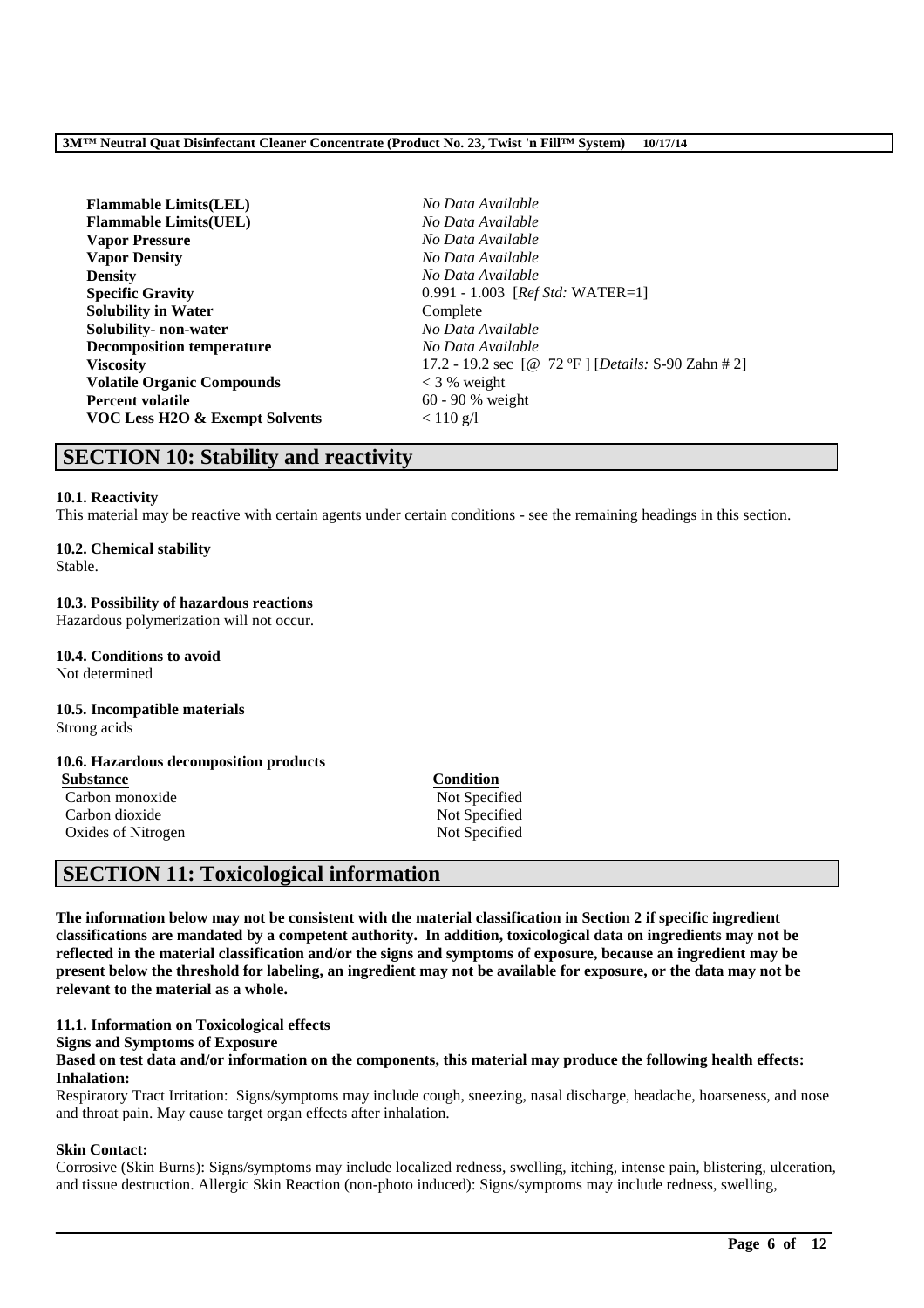blistering, and itching.

### **Eye Contact:**

Corrosive (Eye Burns): Signs/symptoms may include cloudy appearance of the cornea, chemical burns, severe pain, tearing, ulcerations, significantly impaired vision or complete loss of vision.

#### **Ingestion:**

Harmful if swallowed. Gastrointestinal Corrosion: Signs/symptoms may include severe mouth, throat and abdominal pain; nausea; vomiting; and diarrhea; blood in the feces and/or vomitus may also be seen. May cause target organ effects after ingestion.

### **Reproductive/Developmental Toxicity:**

Contains a chemical or chemicals which can cause birth defects or other reproductive harm.

### **Additional Information:**

This product contains ethanol. Alcoholic beverages and ethanol in alcoholic beverages have been classified by the International Agency for Research on Cancer as carcinogenic to humans. There are also data associating human consumption of alcoholic beverages with developmental toxicity and liver toxicity. Exposure to ethanol during the foreseeable use of this product is not expected to cause cancer, developmental toxicity, or liver toxicity.

### **Toxicological Data**

If a component is disclosed in section 3 but does not appear in a table below, either no data are available for that endpoint or the data are not sufficient for classification.

### **Acute Toxicity**

| <b>Name</b>                          | Route       | <b>Species</b> | <b>Value</b>                                        |
|--------------------------------------|-------------|----------------|-----------------------------------------------------|
| Overall product                      | Dermal      |                | No data available; calculated $ATE > 5,000$ mg/kg   |
| Overall product                      | Inhalation- |                | No data available; calculated $ATE > 50$ mg/l       |
|                                      | Vapor(4 hr) |                |                                                     |
| Overall product                      | Ingestion   |                | No data available; calculated ATE 300 - 2,000 mg/kg |
| DIDECYL DIMETHYL AMMONIUM CHLORIDE   | Ingestion   | Rat            | LD50 $84 \text{ mg/kg}$                             |
| BENZYL-C12-16-ALKYLDIMETHYL AMMONIUM | Dermal      | Rabbit         | LD50 $645$ mg/kg                                    |
| <b>CHLORIDES</b>                     |             |                |                                                     |
| BENZYL-C12-16-ALKYLDIMETHYL AMMONIUM | Ingestion   | Rat            | LD50 $366$ mg/kg                                    |
| <b>CHLORIDES</b>                     |             |                |                                                     |
| ETHYLENEDIAMINETETRAACETIC ACID      | Ingestion   | Rat            | $LD50 > 2,000$ mg/kg                                |
| ETHYL ALCOHOL                        | Dermal      | Rabbit         | $LD50 > 15,800$ mg/kg                               |
| ETHYL ALCOHOL                        | Inhalation- | Rat            | LC50 124.7 mg/l                                     |
|                                      | Vapor $(4)$ |                |                                                     |
|                                      | hours)      |                |                                                     |
| ETHYL ALCOHOL                        | Ingestion   | Rat            | LD50 17,800 mg/kg                                   |
| Fragrance added                      | Inhalation- | Mouse          | $LC50 > 3.14$ mg/l                                  |
|                                      | Vapor $(4)$ |                |                                                     |
|                                      | hours)      |                |                                                     |
| Fragrance added                      | Dermal      | Rabbit         | $LD50 > 5,000$ mg/kg                                |
| Fragrance added                      | Ingestion   | Rat            | $\overline{\text{LD50}}$ 4,400 mg/kg                |
| Methyl Alcohol                       | Dermal      |                | LD50 estimated to be $1,000 - 2,000$ mg/kg          |
| Methyl Alcohol                       | Inhalation- |                | LC50 estimated to be $10 - 20$ mg/l                 |
|                                      | Vapor       |                |                                                     |
| Methyl Alcohol                       | Ingestion   |                | LD50 estimated to be $50 - 300$ mg/kg               |

 $ATE = acute$  toxicity estimate

#### **Skin Corrosion/Irritation**

| <b>Name</b>      | <b>Species</b> | Value                     |
|------------------|----------------|---------------------------|
| ETHYL ALCOHOL    | Rabbit         | No significant irritation |
| SODIUM HYDROXIDE | Rabbit         | Corrosive                 |
| Fragrance added  | Rabbit         | Mild irritant             |
| Methyl Alcohol   | Rabbit         | Mild irritant             |

#### **Serious Eye Damage/Irritation**

| $-$<br>Name<br>Species<br>alue |  |
|--------------------------------|--|
|--------------------------------|--|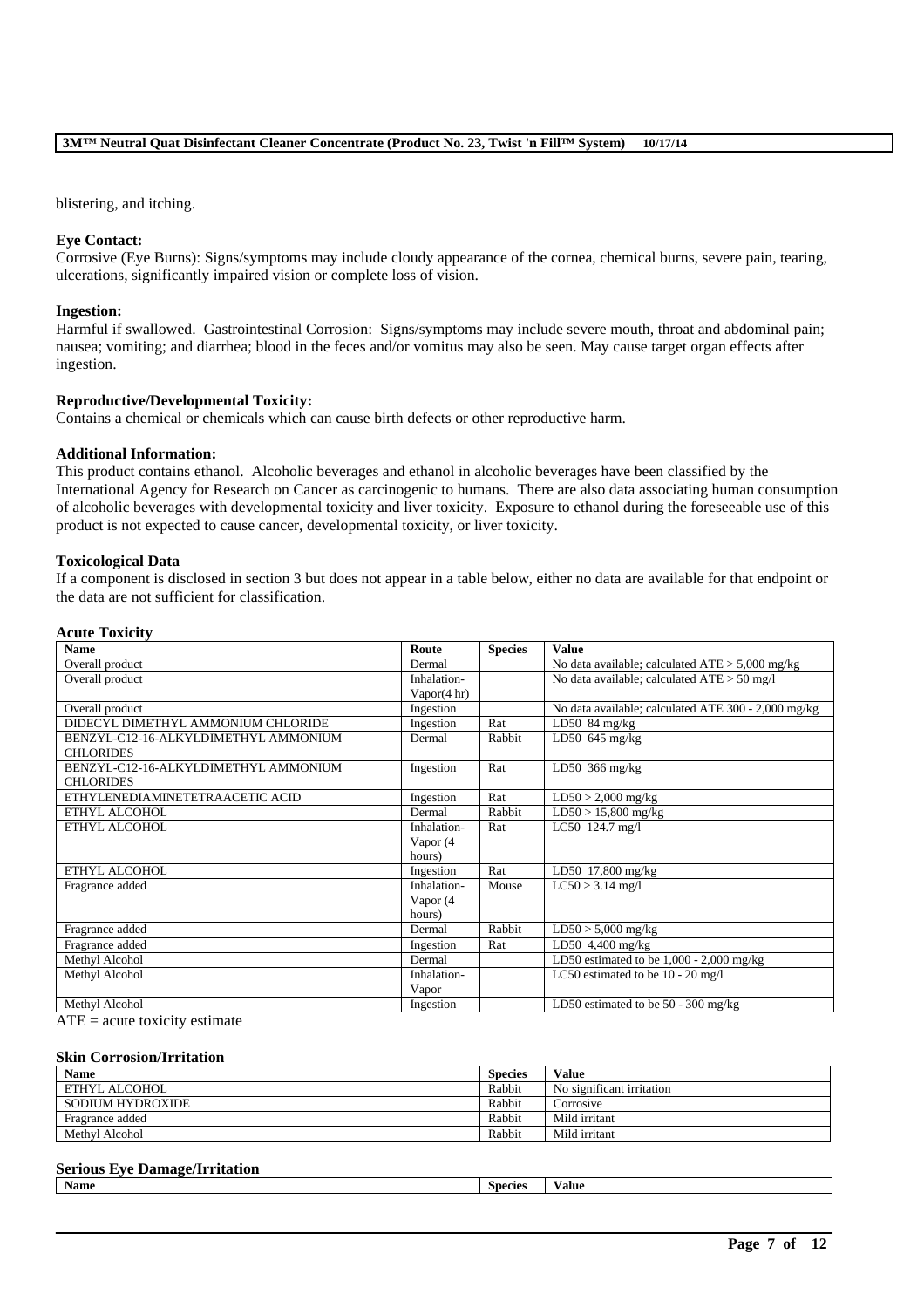| ETHYL ALCOHOL    | Rabbit | Moderate irritant |
|------------------|--------|-------------------|
| SODIUM HYDROXIDE | Rabbit | Corrosive         |
| Fragrance added  | Rabbit | Mild irritant     |
| Methyl Alcohol   | Rabbit | Moderate irritant |

### **Skin Sensitization**

| <b>Name</b>      | <b>Species</b> | Value                                          |
|------------------|----------------|------------------------------------------------|
| ETHYL ALCOHOL    | Human          | Some positive data exist, but the data are not |
|                  |                | sufficient for classification                  |
| SODIUM HYDROXIDE | Human          | Not sensitizing                                |
| Fragrance added  | Mouse          | Sensitizing                                    |
| Methyl Alcohol   | Guinea         | Not sensitizing                                |
|                  | pig            |                                                |

### **Respiratory Sensitization**

| --------------<br>.<br>--<br>. |         |      |
|--------------------------------|---------|------|
| Name                           | Species | alue |
|                                |         |      |

### **Germ Cell Mutagenicity**

| <b>Name</b>      | Route    | <b>Value</b>                                   |
|------------------|----------|------------------------------------------------|
| ETHYL ALCOHOL    | In Vitro | Some positive data exist, but the data are not |
|                  |          | sufficient for classification                  |
| ETHYL ALCOHOL    | In vivo  | Some positive data exist, but the data are not |
|                  |          | sufficient for classification                  |
| SODIUM HYDROXIDE | In Vitro | Not mutagenic                                  |
| Fragrance added  | In Vitro | Not mutagenic                                  |
| Fragrance added  | In vivo  | Not mutagenic                                  |
| Methyl Alcohol   | In Vitro | Some positive data exist, but the data are not |
|                  |          | sufficient for classification                  |
| Methyl Alcohol   | In vivo  | Some positive data exist, but the data are not |
|                  |          | sufficient for classification                  |

### **Carcinogenicity**

| <b>Name</b>     | Route      | <b>Species</b> | Value                                          |
|-----------------|------------|----------------|------------------------------------------------|
| ETHYL ALCOHOL   | Ingestion  | Multiple       | Some positive data exist, but the data are not |
|                 |            | animal         | sufficient for classification                  |
|                 |            | species        |                                                |
| Fragrance added | Ingestion  | Rat            | Some positive data exist, but the data are not |
|                 |            |                | sufficient for classification                  |
| Methyl Alcohol  | Inhalation | Multiple       | Not carcinogenic                               |
|                 |            | animal         |                                                |
|                 |            | species        |                                                |

### **Reproductive Toxicity**

### **Reproductive and/or Developmental Effects**

| <b>Name</b>     | Route      | Value                                                                                                  | <b>Species</b>                | <b>Test Result</b>                 | <b>Exposure</b><br><b>Duration</b>    |
|-----------------|------------|--------------------------------------------------------------------------------------------------------|-------------------------------|------------------------------------|---------------------------------------|
| ETHYL ALCOHOL   | Inhalation | Not toxic to development                                                                               | Rat                           | <b>NOAEL 38</b><br>mg/l            | during<br>gestation                   |
| ETHYL ALCOHOL   | Ingestion  | Some positive developmental data exist,<br>but the data are not sufficient for<br>classification       | Rat                           | NOAEL.<br>5,200<br>mg/kg/day       | premating $&$<br>during<br>gestation  |
| Fragrance added | Ingestion  | Not toxic to male reproduction                                                                         | Rat                           | <b>NOAEL 150</b><br>mg/kg/day      | 103 weeks                             |
| Fragrance added | Ingestion  | Some positive female reproductive data<br>exist, but the data are not sufficient for<br>classification | Rat                           | NOAEL 750<br>mg/kg/day             | premating $\&$<br>during<br>gestation |
| Fragrance added | Ingestion  | Some positive developmental data exist,<br>but the data are not sufficient for<br>classification       | Multiple<br>animal<br>species | <b>NOAEL 591</b><br>mg/kg/day      | during<br>organogenesi<br>s           |
| Methyl Alcohol  | Ingestion  | Some positive male reproductive data<br>exist, but the data are not sufficient for<br>classification   | Rat                           | <b>NOAEL</b><br>1,600<br>mg/kg/day | 21 days                               |
| Methyl Alcohol  | Ingestion  | Toxic to development                                                                                   | Mouse                         | LOAEL 4.000<br>mg/kg/day           | during<br>organogenesi<br>s           |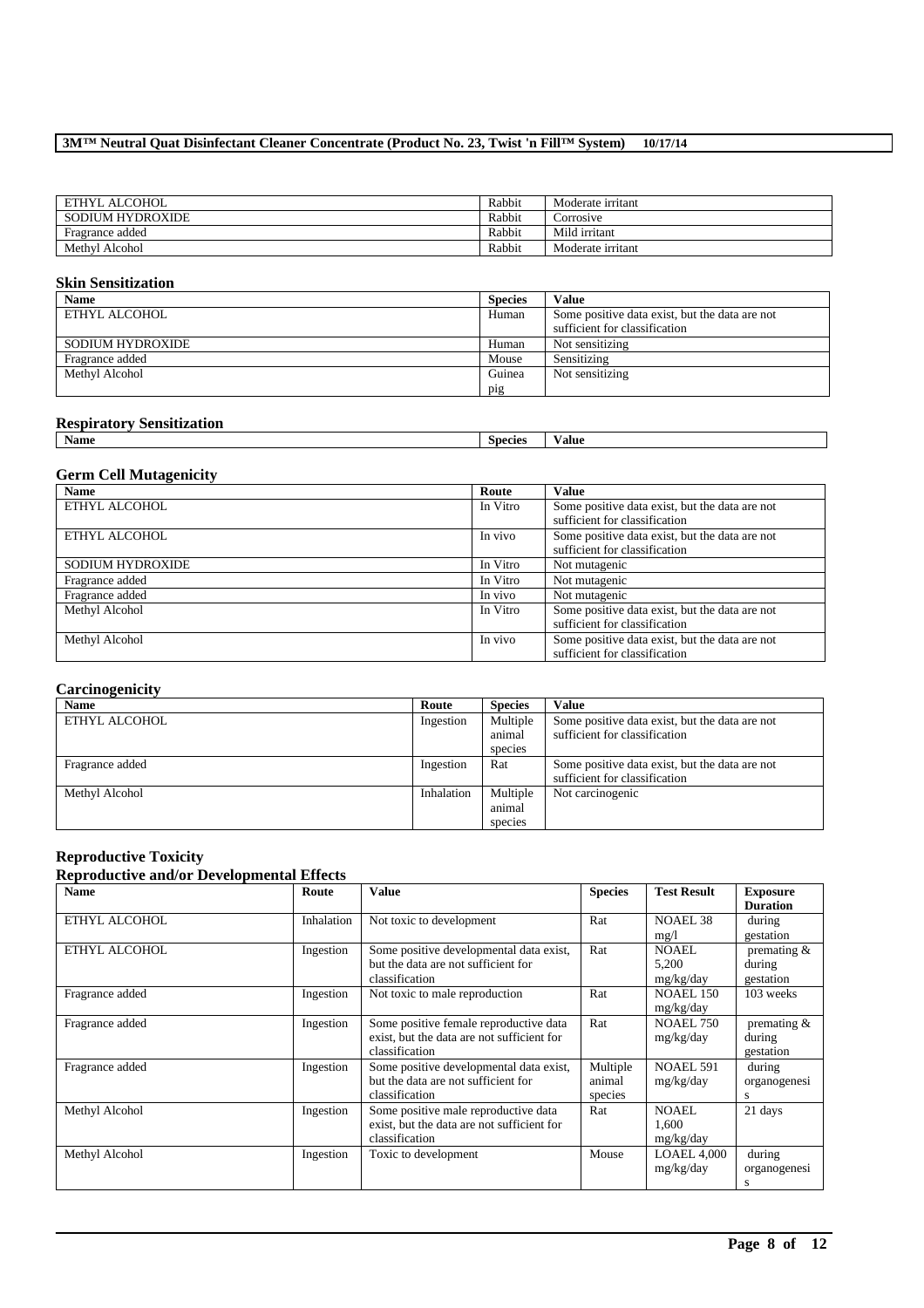| Alcohol<br>Methyl | Inhalation | $\overline{\phantom{a}}$<br>Toxic to development | Mouse | . THE<br>$\sim$<br>NO<br>لى بانلا<br>mg/ | during<br>organogenesi |
|-------------------|------------|--------------------------------------------------|-------|------------------------------------------|------------------------|
|-------------------|------------|--------------------------------------------------|-------|------------------------------------------|------------------------|

#### **Target Organ(s)**

#### **Specific Target Organ Toxicity - single exposure Name Route Route Target Organ(s) Value Species Test Result Exposure Duration** ETHYL ALCOHOL Inhalation central nervous system depression May cause drowsiness or dizziness Human LOAEL 2.6 mg/l 30 minutes ETHYL ALCOHOL Inhalation respiratory irritation Some positive data exist, but the data are not sufficient for classification Human LOAEL 9.4 mg/l not available ETHYL ALCOHOL Ingestion central nervous system depression May cause drowsiness or dizziness Multiple animal species<br>Dog NOAEL not available ETHYL ALCOHOL Ingestion kidney and/or bladder Some positive data exist, but the data are not sufficient for classification **NOAEL** 3,000 mg/kg SODIUM HYDROXIDE Inhalation respiratory irritation May cause respiratory irritation Human NOAEL Not available Fragrance added Ingestion nervous system Some positive data exist, but the data are not sufficient for classification NOAEL Not available Methyl Alcohol Inhalation blindness Causes damage to organs Human NOAEL Not available occupational exposure Methyl Alcohol Inhalation central nervous system depression May cause drowsiness or dizziness Human NOAEL Not available not available Methyl Alcohol Inhalation respiratory irritation Some positive data exist, but the data are not sufficient for classification Rat NOAEL Not available 6 hours Methyl Alcohol Ingestion blindness Causes damage to organs Human NOAEL Not available poisoning and/or abuse Methyl Alcohol Ingestion central nervous system depression May cause drowsiness or dizziness Human NOAEL Not available poisoning and/or abuse

### **Specific Target Organ Toxicity - repeated exposure**

| <b>Name</b>     | Route      | Target Organ(s)                                                                                                                                                        | <b>Value</b>                                                                       | <b>Species</b> | <b>Test Result</b>                 | <b>Exposure</b><br><b>Duration</b> |
|-----------------|------------|------------------------------------------------------------------------------------------------------------------------------------------------------------------------|------------------------------------------------------------------------------------|----------------|------------------------------------|------------------------------------|
| ETHYL ALCOHOL   | Inhalation | liver                                                                                                                                                                  | Some positive data exist, but the<br>data are not sufficient for<br>classification | Rabbit         | <b>LOAEL 124</b><br>mg/1           | 365 days                           |
| ETHYL ALCOHOL   | Inhalation | hematopoietic<br>system   immune<br>system                                                                                                                             | Some positive data exist, but the<br>data are not sufficient for<br>classification | Rat            | <b>NOAEL 25</b><br>mg/1            | 14 days                            |
| ETHYL ALCOHOL   | Ingestion  | liver                                                                                                                                                                  | Some positive data exist, but the<br>data are not sufficient for<br>classification | Rat            | LOAEL<br>8.000<br>mg/kg/day        | 4 months                           |
| ETHYL ALCOHOL   | Ingestion  | kidney and/or<br>bladder                                                                                                                                               | Some positive data exist, but the<br>data are not sufficient for<br>classification | Dog            | NOAEL.<br>3.000<br>mg/kg/day       | 7 days                             |
| Fragrance added | Ingestion  | kidney and/or<br>bladder                                                                                                                                               | Some positive data exist, but the<br>data are not sufficient for<br>classification | Rat            | LOAEL 75<br>mg/kg/day              | 103 weeks                          |
| Fragrance added | Ingestion  | liver                                                                                                                                                                  | Some positive data exist, but the<br>data are not sufficient for<br>classification | Mouse          | <b>NOAEL</b><br>1.000<br>mg/kg/day | 103 weeks                          |
| Fragrance added | Ingestion  | heart   endocrine<br>system   bone, teeth,<br>nails, and/or hair  <br>hematopoietic<br>system   immune<br>system   muscles  <br>nervous system  <br>respiratory system | All data are negative                                                              | Rat            | NOAEL 600<br>mg/kg/day             | 103 weeks                          |
| Methyl Alcohol  | Inhalation | liver                                                                                                                                                                  | All data are negative                                                              | Rat            | <b>NOAEL 6.55</b><br>mg/l          | 4 weeks                            |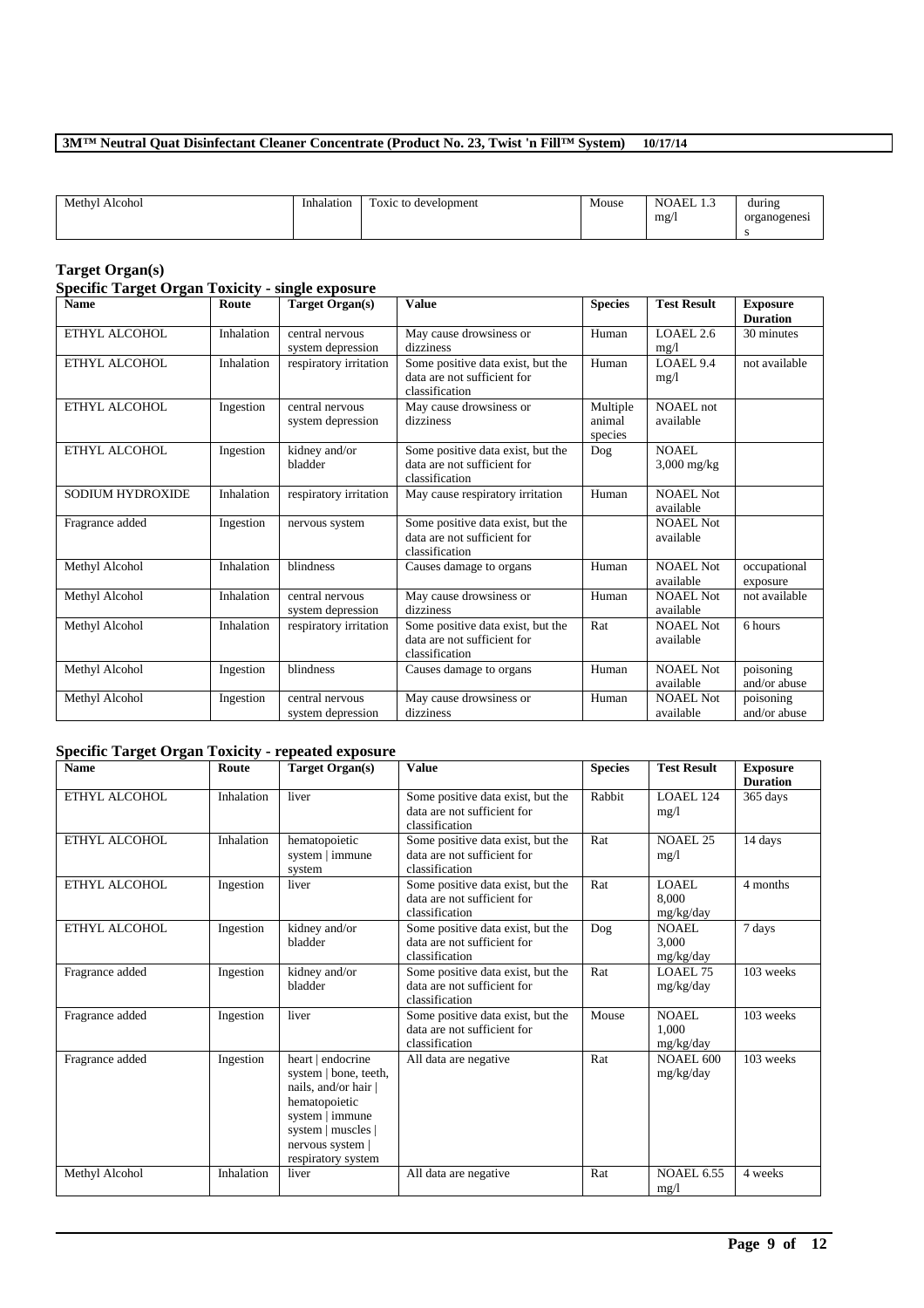| Methyl Alcohol | Inhalation | respiratory system      | All data are negative                                                              | Rat | <b>NOAEL 13.1</b><br>mg/    | 6 weeks |
|----------------|------------|-------------------------|------------------------------------------------------------------------------------|-----|-----------------------------|---------|
| Methyl Alcohol | Ingestion  | liver nervous<br>system | Some positive data exist, but the<br>data are not sufficient for<br>classification | Rat | NOAEL<br>2.500<br>mg/kg/day | 90 days |

### **Aspiration Hazard**

| Name          | Value             |
|---------------|-------------------|
| addeo         |                   |
| agrance       | $\sim$ 400 $\sim$ |
| $H^{\bullet}$ | аноп              |
| .             | -nazarc           |

**Please contact the address or phone number listed on the first page of the SDS for additional toxicological information on this material and/or its components.**

# **SECTION 12: Ecological information**

### **Ecotoxicological information**

A 3M Product Environmental Data Sheet (PED) is available.

### **Chemical fate information**

A 3M Product Environmental Data Sheet (PED) is available.

# **SECTION 13: Disposal considerations**

### **13.1. Disposal methods**

Dispose of contents/ container in accordance with the local/regional/national/international regulations. Incinerate in a permitted waste incineration facility. Proper destruction may require the use of additional fuel during incineration processes. Empty drums/barrels/containers used for transporting and handling hazardous chemicals (chemical substances/mixtures/preparations classified as Hazardous as per applicable regulations) shall be considered, stored, treated & disposed of as hazardous wastes unless otherwise defined by applicable waste regulations. Consult with the respective regulating authorities to determine the available treatment and disposal facilities.

**EPA Hazardous Waste Number (RCRA):** D002 (Corrosive), D018 (Benzene)

# **SECTION 14: Transport Information**

For Transport Information, please visit **http://3M.com/Transportinfo** or call 1-800-364-3577 or 651-737-6501.

# **SECTION 15: Regulatory information**

### **15.1. US Federal Regulations**

**311/312 Hazard Categories:**

Fire Hazard - No Pressure Hazard - No Reactivity Hazard - No Immediate Hazard - Yes Delayed Hazard - Yes

### **FIFRA**

### **Status Registration Number**

Registered 47371-129-10350

This chemical is a pesticide product registered by the United States Environmental Protection Agency and is subject to certain labeling requirements under federal pesticide law. These requirements differ from the classification criteria and hazard information required for safety data sheets (SDS), and for workplace labels of non-pesticide chemicals. The hazard information required on the pesticide label is reproduced below. The pesticide label also includes other important information, including directions for use.

\_\_\_\_\_\_\_\_\_\_\_\_\_\_\_\_\_\_\_\_\_\_\_\_\_\_\_\_\_\_\_\_\_\_\_\_\_\_\_\_\_\_\_\_\_\_\_\_\_\_\_\_\_\_\_\_\_\_\_\_\_\_\_\_\_\_\_\_\_\_\_\_\_\_\_\_\_\_\_\_\_\_\_\_\_\_\_\_\_\_

# PRECAUTIONARY STATEMENTS HAZARDS TO HUMANS AND DOMESTIC ANIMALS

DANGER. CORROSIVE. Causes irreversible eye damage and skin burns. Harmful if swallowed.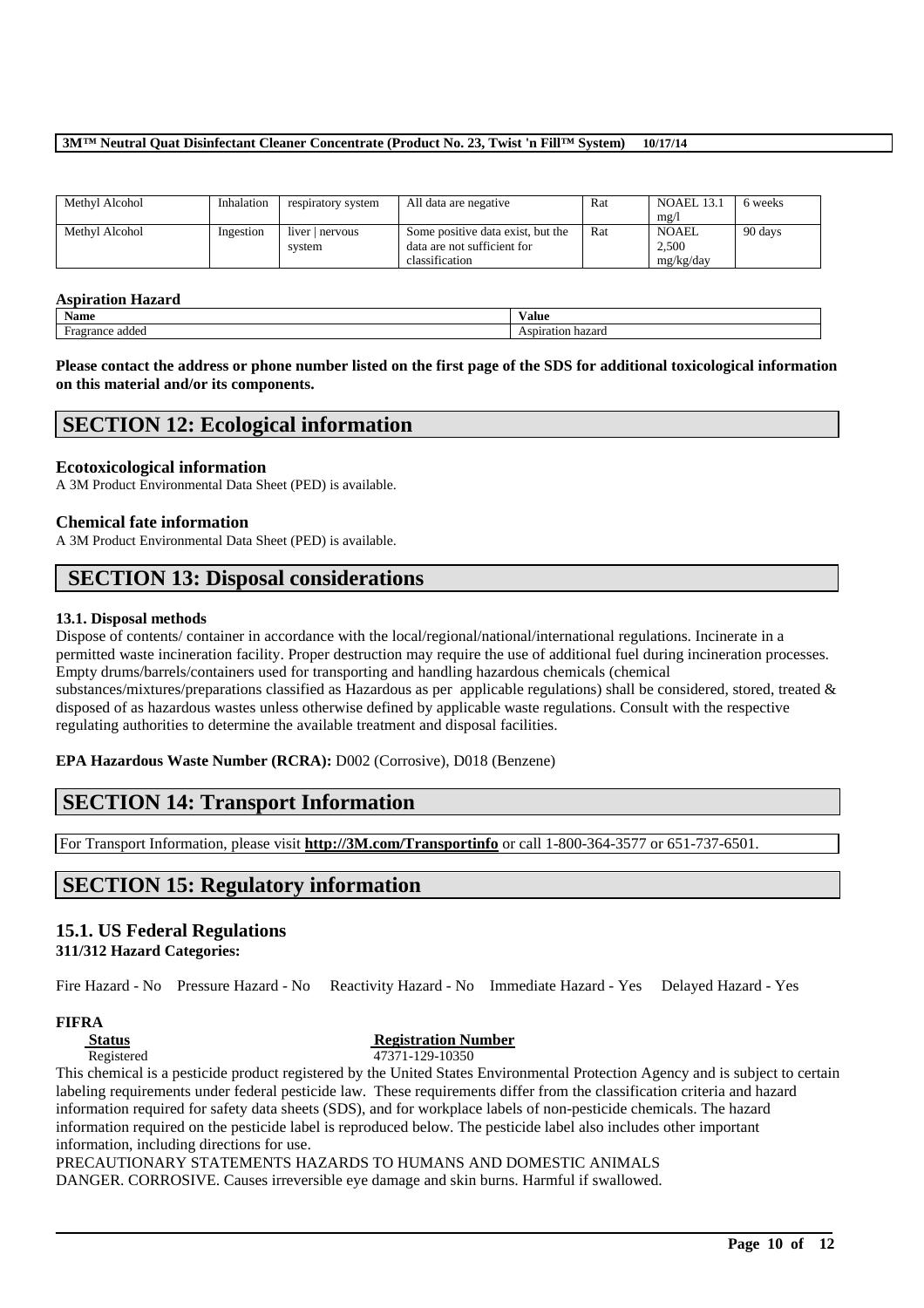Do not get in eyes, on skin, or on clothing. Wear protective eyewear (goggles, face shield or safety glasses), protective clothing and protective gloves (rubber or chemical resistant) Harmful if inhaled. Wash thoroughly with soap and water after handling. Remove contaminated clothing and wash clothing before reuse.

### FIRST AID:

IF IN EYES: Hold eye open and rinse slowly and gently with water for 15-20 minutes. Remove contact lenses, if present, after the first 5 minutes, then continue rinsing eye.

IF ON SKIN OR CLOTHING: Take off contaminated clothing. Rinse skin immediately with plenty of water for 15-20 minutes.

IF SWALLOWED: Call a poison control center or doctor immediately for treatment advice. Have person sip a glass of water if able to swallow. Do not induce vomiting unless told to do so by the poison control center or doctor. Do not give anything by mouth to an unconscious person.

IF INHALED: Move person to fresh air. If person is not breathing, call 911 or an ambulance, then give artificial respiration, preferably by mouth-to-mouth, if possible. Call a poison control center or doctor for treatment advice. Have the product container or label with you when calling a poison control center or doctor or going for treatment.

NOTE TO PHYSICIAN: Probable mucosal damage may contraindicate the use of gastric lavage. Measures against circulatory shock, respiratory depression, and convulsion may be needed.

STORAGE AND DISPOSAL: Do not contaminate water, food or feed by storage or disposal. Pesticide Storage: Open dumping is prohibited. Store in original container in areas inaccessible to children.

Pesticide Disposal: Pesticide wastes are acutely hazardous. Improper disposal of excess pesticide, spray mixture or rinsate is a violation of Federal Law. If these wastes cannot be disposed of by use according to label instructions, contact your State Pesticide or Environmental Control Agency, or the Hazardous Waste representative at the nearest EPA Regional Office for guidance.

Container Disposal: Nonrefillable container. Do not reuse or refill this container. Wrap empty container and put in trash.

# **15.2. State Regulations**

### **California Proposition 65**

| Ingredient     | C.A.S. No. | <b>Classification</b> |
|----------------|------------|-----------------------|
| Methyl Alcohol | 67-56-1    | Developmental Toxin   |

WARNING: This product contains a chemical known to the State of California to cause birth defects or other reproductive harm.

### **15.3. Chemical Inventories**

The components of this product are in compliance with the new substance notification requirements of CEPA.

The components of this material are in compliance with the China "Measures on Environmental Management of New Chemical Substance". Certain restrictions may apply. Contact the selling division for additional information.

The components of this material are in compliance with the provisions of Philippines RA 6969 requirements. Certain restrictions may apply. Contact the selling division for additional information.

The components of this product are in compliance with the chemical notification requirements of TSCA.

This product complies with the New Zealand Hazardous Substances and New Organisms Act (1996).

### **15.4. International Regulations**

**This SDS has been prepared to meet the U.S. OSHA Hazard Communication Standard, 29 CFR 1910.1200.**

\_\_\_\_\_\_\_\_\_\_\_\_\_\_\_\_\_\_\_\_\_\_\_\_\_\_\_\_\_\_\_\_\_\_\_\_\_\_\_\_\_\_\_\_\_\_\_\_\_\_\_\_\_\_\_\_\_\_\_\_\_\_\_\_\_\_\_\_\_\_\_\_\_\_\_\_\_\_\_\_\_\_\_\_\_\_\_\_\_\_

# **SECTION 16: Other information**